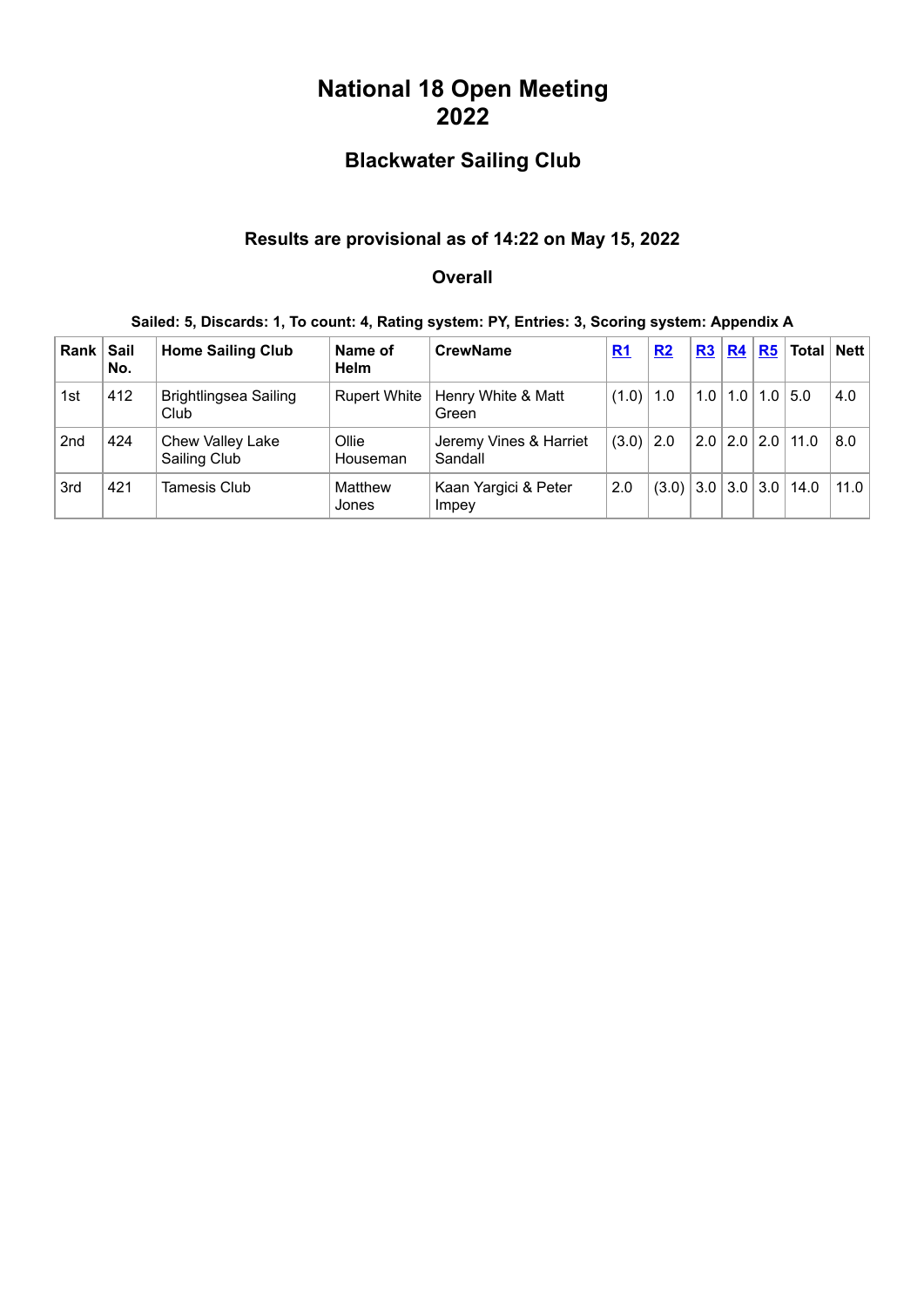<span id="page-1-0"></span>

|     | Rank   Sail No.   Home Sailing Club | Name of Helm        | <b>CrewName</b>                                                                     | Place   Points |
|-----|-------------------------------------|---------------------|-------------------------------------------------------------------------------------|----------------|
| 412 | <b>Brightlingsea Sailing Club</b>   | <b>Rupert White</b> | Henry White & Matt Green                                                            | 1.0            |
| 421 | <b>Tamesis Club</b>                 |                     | Matthew Jones   Kaan Yargici & Peter Impey                                          | 2.0            |
| 424 |                                     |                     | Chew Valley Lake Sailing Club   Ollie Houseman   Jeremy Vines & Harriet Sandall   3 | 3.0            |

**Start: Start 1, Finishes: Place**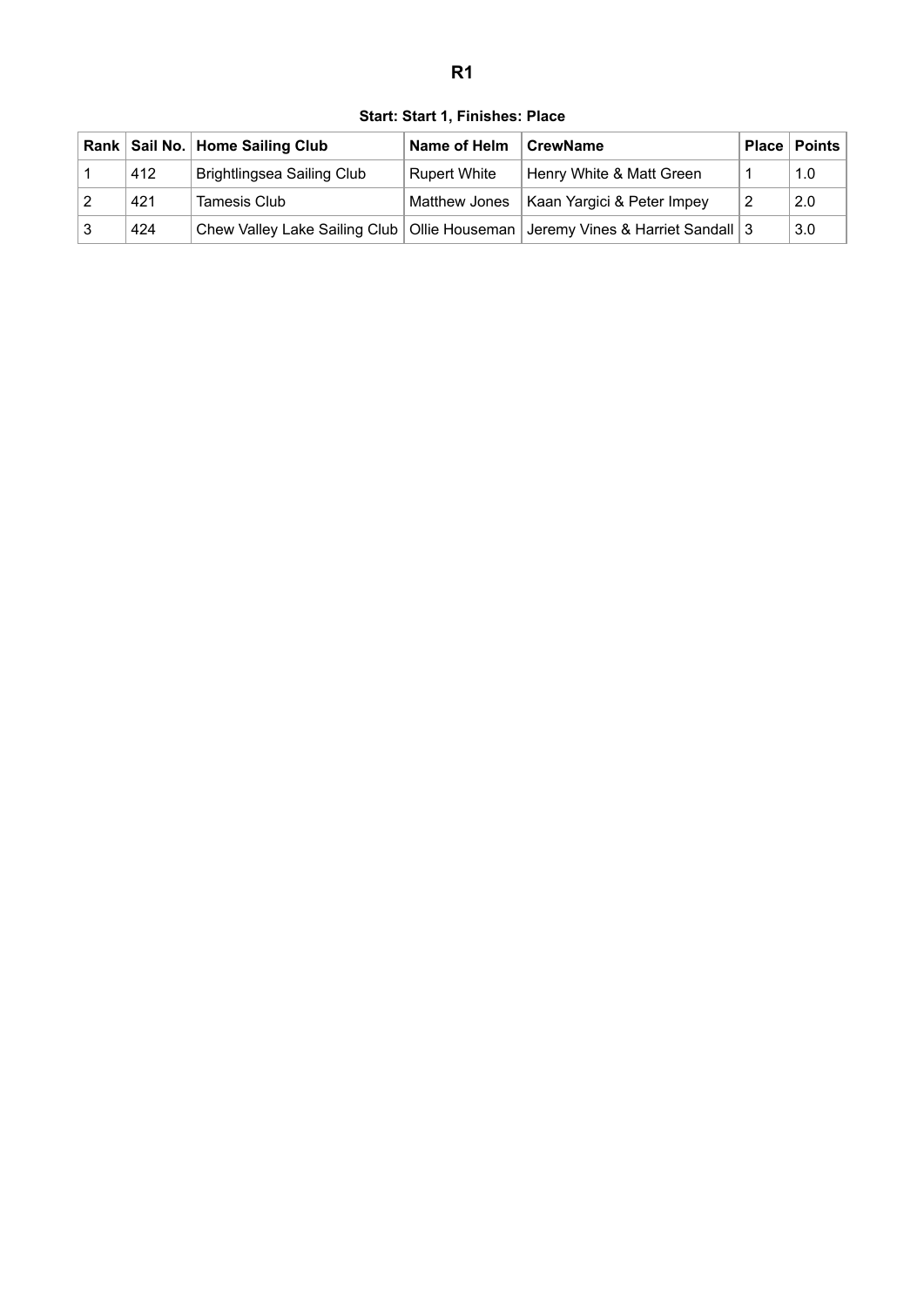<span id="page-2-0"></span>

|     | Rank   Sail No.   Home Sailing Club | Name of Helm        | CrewName                                                                            |    | <b>Place   Points</b> |
|-----|-------------------------------------|---------------------|-------------------------------------------------------------------------------------|----|-----------------------|
| 412 | <b>Brightlingsea Sailing Club</b>   | <b>Rupert White</b> | Henry White & Matt Green                                                            |    | 1.0                   |
| 424 |                                     |                     | Chew Valley Lake Sailing Club   Ollie Houseman   Jeremy Vines & Harriet Sandall   2 |    | 2.0                   |
| 421 | Tamesis Club                        |                     | Matthew Jones   Kaan Yargici & Peter Impey                                          | -3 | 3.0                   |

**Start: Start 1, Finishes: Place**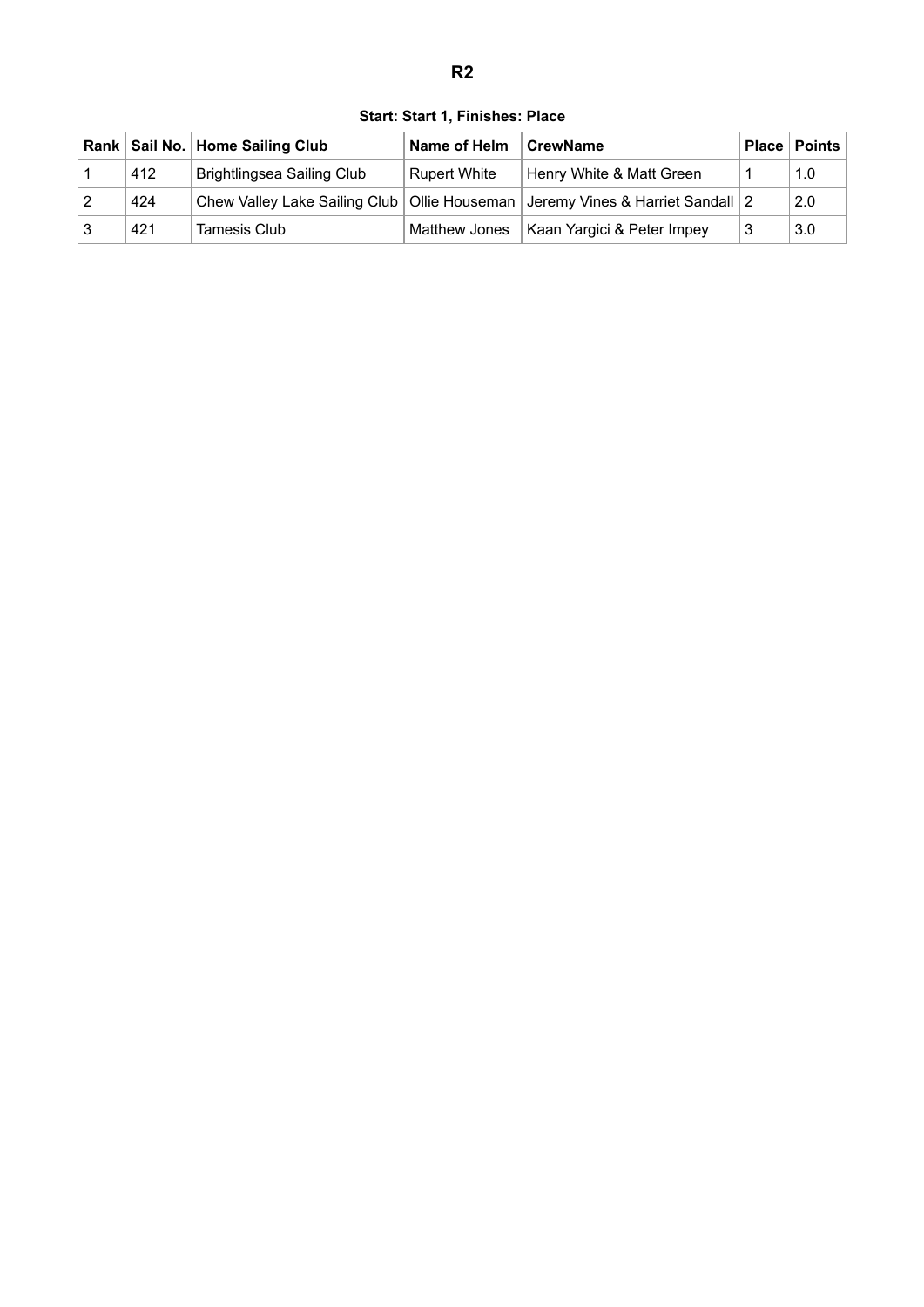<span id="page-3-0"></span>

|     | Rank   Sail No.   Home Sailing Club | Name of Helm        | CrewName                                                                            |    | <b>Place   Points</b> |
|-----|-------------------------------------|---------------------|-------------------------------------------------------------------------------------|----|-----------------------|
| 412 | <b>Brightlingsea Sailing Club</b>   | <b>Rupert White</b> | Henry White & Matt Green                                                            |    | 1.0                   |
| 424 |                                     |                     | Chew Valley Lake Sailing Club   Ollie Houseman   Jeremy Vines & Harriet Sandall   2 |    | 2.0                   |
| 421 | Tamesis Club                        |                     | Matthew Jones   Kaan Yargici & Peter Impey                                          | -3 | 3.0                   |

**Start: Start 1, Finishes: Place**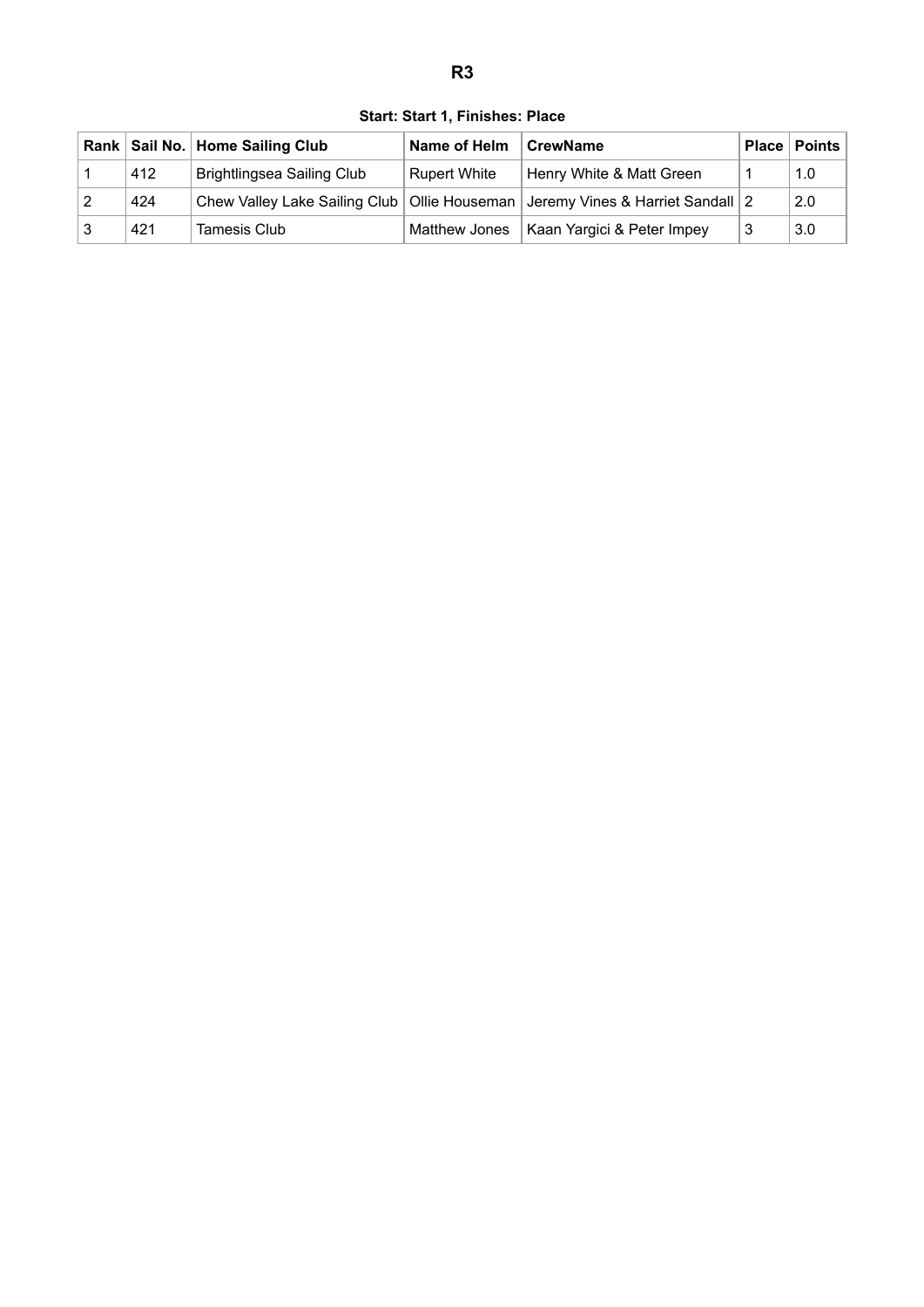<span id="page-4-0"></span>

|    |     | Rank   Sail No.   Home Sailing Club | Name of Helm        | <b>CrewName</b>                                                                     |   | <b>Place   Points</b> |
|----|-----|-------------------------------------|---------------------|-------------------------------------------------------------------------------------|---|-----------------------|
|    | 412 | Brightlingsea Sailing Club          | <b>Rupert White</b> | Henry White & Matt Green                                                            |   | 1.0                   |
| 12 | 424 |                                     |                     | Chew Valley Lake Sailing Club   Ollie Houseman   Jeremy Vines & Harriet Sandall   2 |   | 2.0                   |
| 3  | 421 | Tamesis Club                        |                     | Matthew Jones   Kaan Yargici & Peter Impey                                          | 3 | 3.0                   |

**Start: Start 1, Finishes: Place**